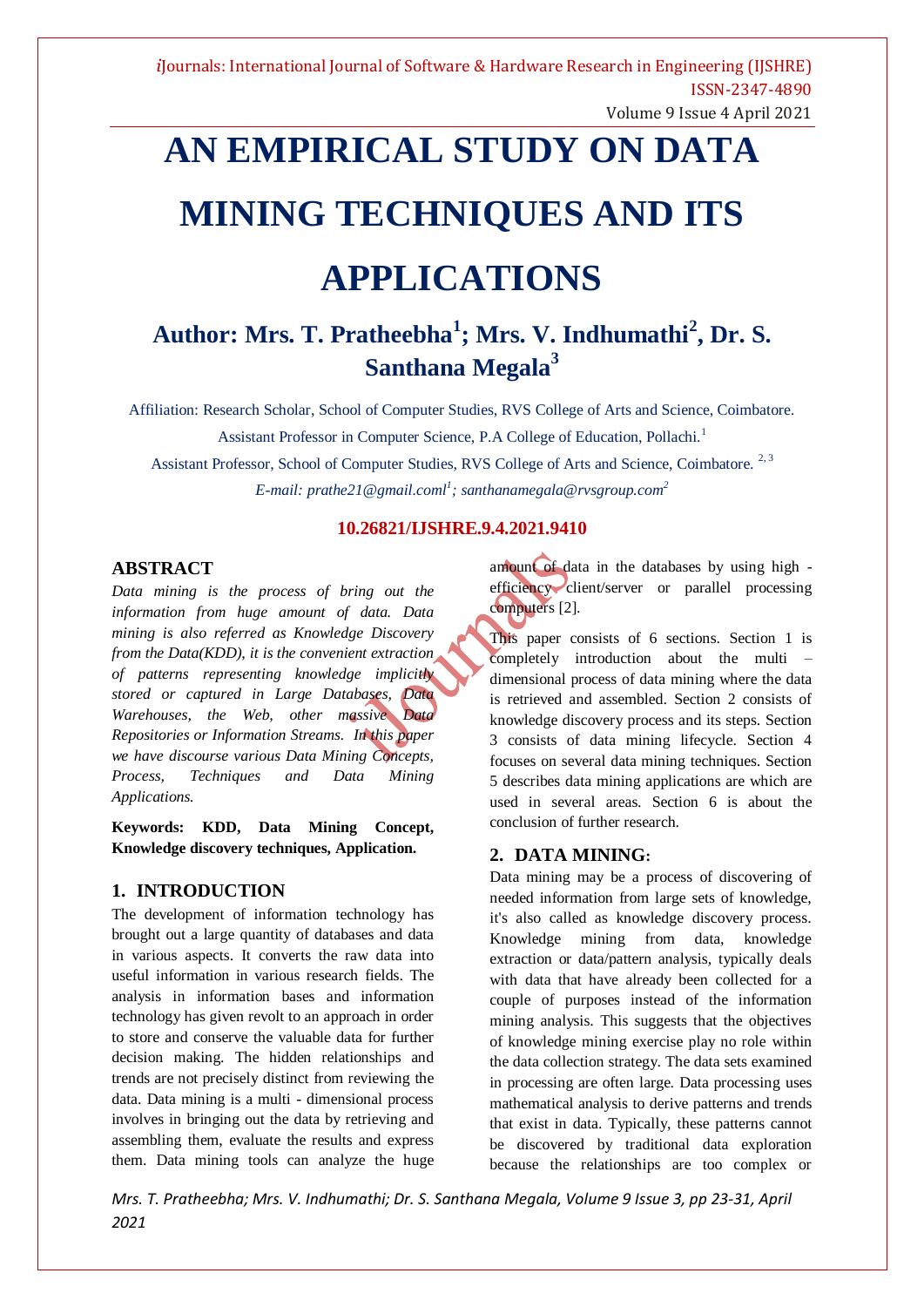Volume 9 Issue 4 April 2021

because there's an excessive amount of knowledge. The data mining techniques are used to operate large volumes of knowledge to get hidden patterns and relationships helpful in deciding. So, many people use the term "Knowledge discovery in data" or KDD for data mining [1]. In Data mining, Knowledge extraction or discovery is done in several steps as in figure 1.



## **Figure 1: Knowledge Discovery in Data (KDD) Process**

- 1. Data Selection: Data which is useful for the analysis is taken from the data source using Decision Trees, Naive Bayes, Clustering, Neural Networks and Regression techniques [3].
- 2. Data Cleaning/ Data Preprocessing: This is the basic step to remove noise and inconsistent data from the collected raw data.
- 3. Data Transformation: Data are transformed and consolidated into forms appropriate for mining by performing the aggregate operations.
- 4. Data Mining: In this step, an essential process of intelligent methods is applied to extract the data patterns.
- 5. Data Integration: At this step, where the multiple sources are combined and stockpile in a single source.
- 6. Interpretation and Evaluation: The patterns acquired in data mining stage are converted into knowledge by removing the irrelevant patterns and translate into useful patterns in terms to human understandable.
- 7. Knowledge Presentation: This is the last stage, where the visualization and knowledge representation techniques are used to understand and make clear the

knowledge of data mining process to users.

The main motive of knowledge discovery and the process of data mining are to discover the patterns that are unknown among the large set of data and make useful knowledge and information.

## **3. DATA MINING LIFE CYCLE:**

The life cycle of a data mining project consists of six phases. The sequence of the phases isn't rigid. Moving back and forth between different phases is usually required. It depends on the result of every phase. The following are the some of the phases,

## **3.1 Business Understanding:**

This phase focuses on understanding the project objectives and requirements from a business perspective, then converting this data into a knowledge mining problem definition and a Preliminary plan designed to realize the objectives.

## **3.2 Data Understanding:**

It starts with an initial data collection, to get well known with the data, to identify data quality problems, to get first insights into the data or to detect interesting subsets to make hypotheses for hidden information.

## **3.3 Data Preparation:**

In this stage, it collects all the various data sets and constructs the activities based on the initial data.

## **4. MOST IMPORTANT DATA MINING TECHNIQUES:**

There are several techniques of data mining such as Classification, Clustering, Regression, Outlier detection, Association rules and Sequential patterns are few most commonly used data mining techniques are used for knowledge discovery from database.

## **4.1 Classification:**

Classification is the most usually applied data mining technique, which employs a set of pre-classified examples to develop a model that can classify the records of population at large. This method often employs decision tree or neural network-based classification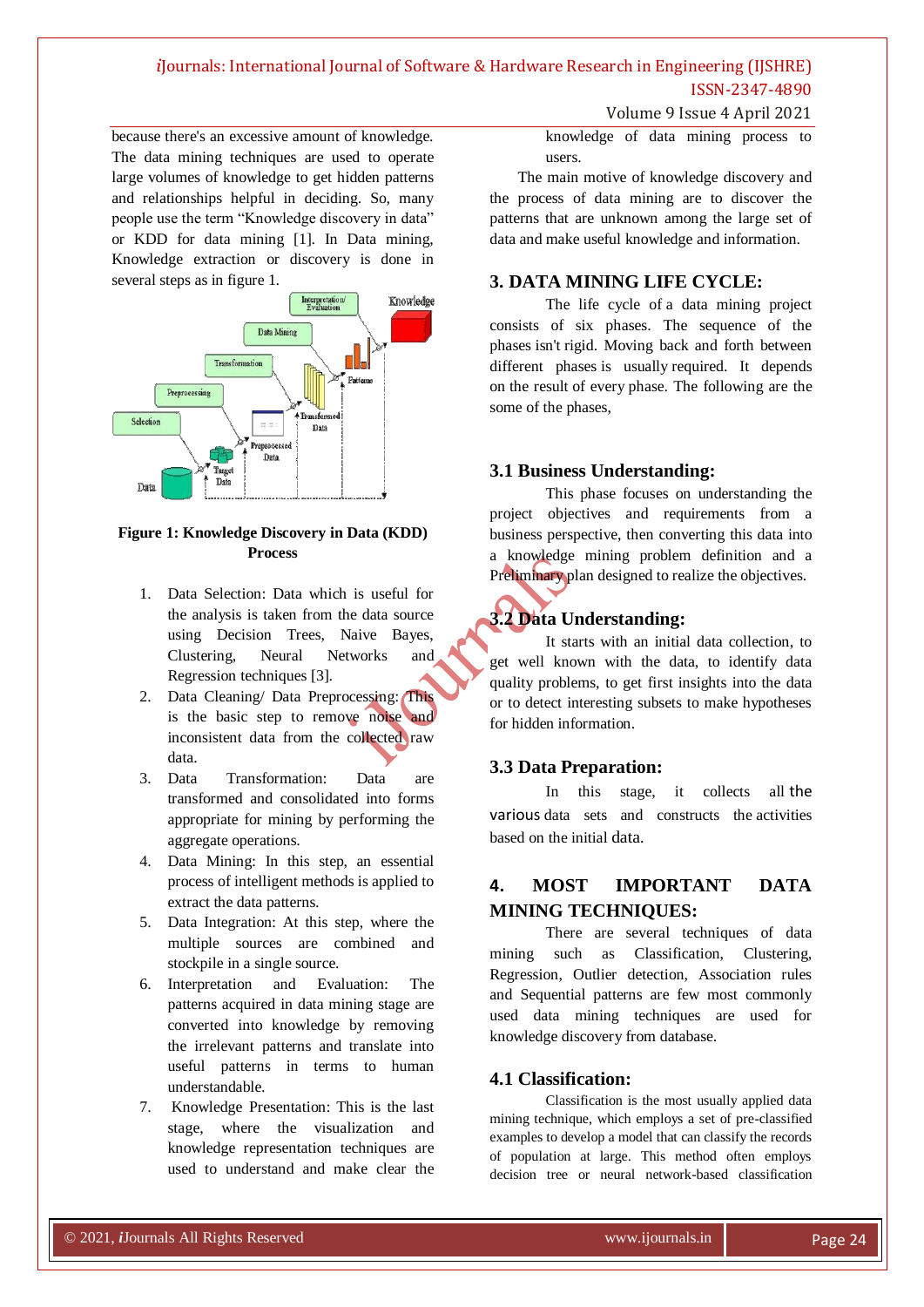Volume 9 Issue 4 April 2021

algorithms [4]. The common characteristics of classification tasks are as supervised learning, categories dependent variable and assigning new data to one of a set of well-defined classes. Classification technique is employed in client segmentation, modeling businesses, credit analysis, and lots of alternative applications. E.g., classifying the countries supported population, or bikes supported mileage.

## **4.2 Clustering:**

Clustering could be a method of grouping a collection of physical or abstract object into categories of similar objects. A cluster is a group of objects which are "similar" between them and are "dissimilar" to the objects belonging to alternative clusters. Using the clustering techniques we can able to determine the dense and thin regions in object space and may additionally discover overall distribution pattern and correlations among data attributes. E.g., form a group of customers based on purchasing patterns, to categories genes with similar functionality.





## **4.3 Sequential patterns:**

Sequential patterns technique is used to predict sequential dependencies and sub sequences. This Methods is used for finding sequential patterns are GSP (Generalized sequential pattern), free span, prefix span, SPADE (sequential pattern discovery using equivalent class). Some of the applications are DNA sequences, weblog click streams, telephone calling patterns, stocks and markets etc.

## **4.4 Outlier detection:**

A data set may contain objects that do not comply with general behavior or model of the data. These data objects are called outliers. Many data mining methods discard outliers as noise or exceptions. In some applications the rare events can be more interesting than the regularly occurring events. The analysis of outlier data is referred to as outlier analysis or anomaly analysis. This analysis may help in detecting fraud and to predict abnormal values [5].

## **4.5 Association Rule:**

Association rule is one of the best techniques in data mining. In association, a pattern is abstracted by a relationship of a particular item on other items in the same transaction. E.g. the association technique is used in market basket analysis to find out the products which the customer purchased regularly. On the base of this data, business can have corresponding marketing campaign to sell more products to make more profit [6].

## **4.6 Regression:**

Regression analysis is a statistical methodology that is most often used for numeric prediction, although methods exist as well. It is used to model the relationship between one or more dependent variables and independent variables. In data mining independent variables are attributes already known and response variables are what we want to predict. This technique inspect the dependency of some attribute values, which is dependent upon the values of other attributes mainly, present in same item. Here the regression technique target values are known. For example, predicting the child"s behavior with their family history [7].

## **5. CURRENT TRENDS IN DATA MINING APPLICATIONS:**

The Data mining applications are widely used in several areas such as healthcare, Education, Market Basket Analysis, Intrusion Detection, Ecommerce, Retail Industry, Telecommunication Industry, Financial Data Analysis, Bioinformatics, Web Mining, Data Mining in Insurance, Earthquake Prediction, Data Mining in Agriculture, Cloud Computing, Research Analysis, Customer Relationship Management.

## **5.1 Medicare and health care:**

Data mining in Medicare enables to characterize the activities of the patient to see incoming office visits. Data mining supports to predict the patterns of medical therapies in different sickness, it is also used to predict the volume of patients in future and for preventing from disease and also to sort out the complex problem of,

- Prediction on medical diagnosis.
- predicting of various diseases,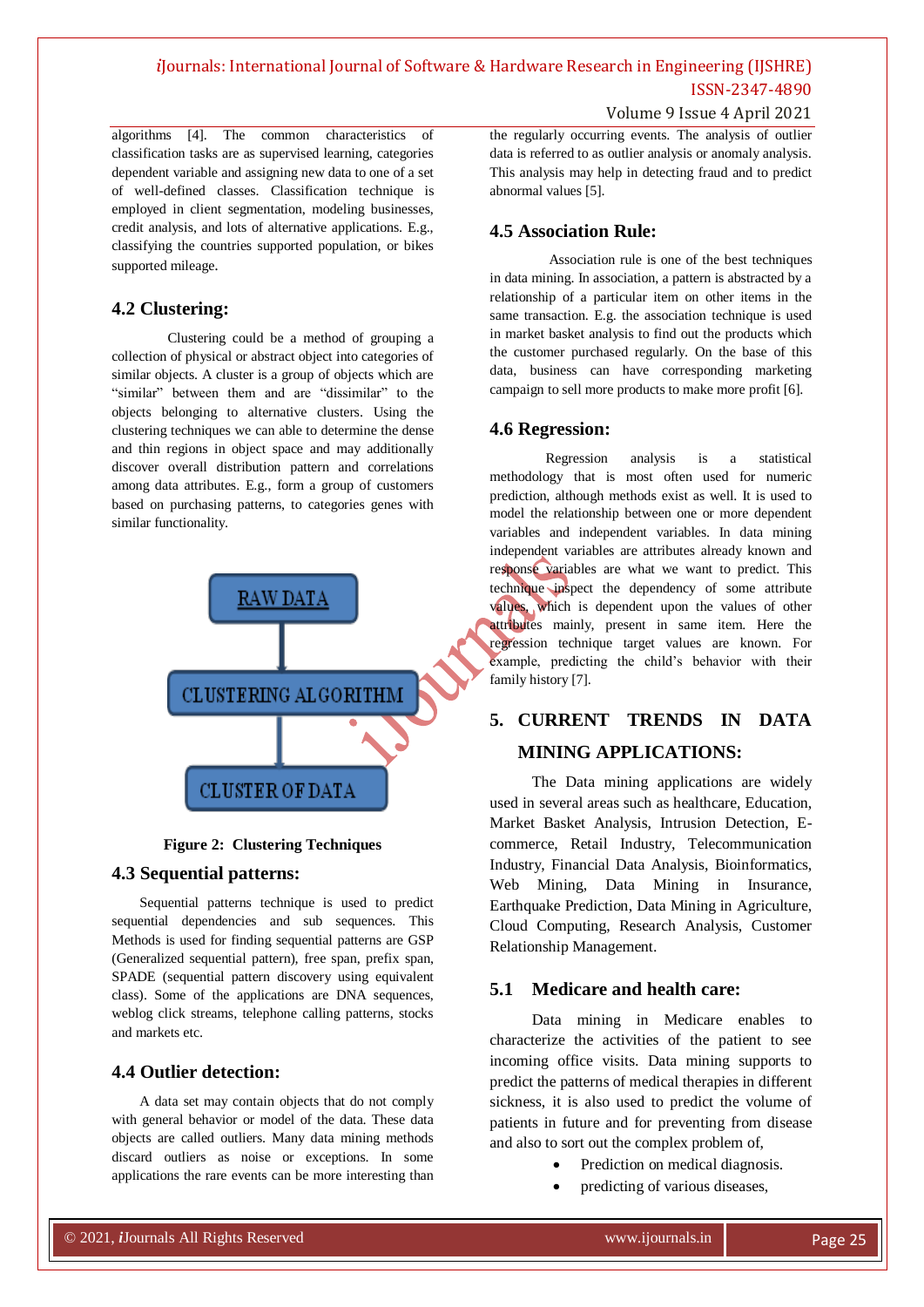Volume 9 Issue 4 April 2021

 Assisting with all diagnosis and advising the doctors in making further clinical decisions.



## **Figure 3: Data mining process in Health Care sector**

## **5.2 Education:**

Data Mining in Education is a blooming field which provides knowledge from educational Environment data. This study improves the educating methods by understanding the ward and to take accurate decisions respectively. The goals of EDM are identified as,

- Predicting students' learning behavior, emotions and skills [8].
- Predicting Problems on educational process management
- Predicting Problems of automatic extraction of interpreted knowledge from educational data.



**Figure 4: Data Mining Techniques in Education domain**

## **5.3 Market Basket Analysis:**

Market Basket Analysis is a technique that uses association rule mining to understand the purchasing conduct of the customer. It also approves the vendor to understand his business, customer"s needs and to make profitable alternate accordingly. The ultimate goal of market basket analysis is to find the products where the customers routinely

purchase together [9].Here is some of the examples of data mining,

- Prediction of association relationships between large quantities of business transaction data which can help in catalog design,
- Cross-marketing and
- Decision making process in various business activities.



## **Figure 5: Data Mining Techniques in Market Basket Analysis**

# **5.4 The Intrusion Detection in the**

## **Network:**

The intrusion detection in the Network is very difficult and needs a very close watch on the data traffic. It plays a necessary role which is taken in the process of computer security. The classification method of data mining classifies the network traffic, normal traffic or abnormal traffic [10]. If any TCP header does not belong to any of the existing TCP header clusters, then it can be considered as anomaly. Here are some of the fields in where the data mining technology has been adapted −

- Development of data mining process for intrusion detection.
- Association and alternation analysis, collection to help select and build discriminating aspect.
- Analysis of Stream data.
- Distributed data mining.



## **Figure 6: Data Mining Techniques in Intrusion Detection**

## **5.5 A Malicious Executable is Threat:**

A malicious executable is a threat to system"s security, it damage a system or obtaining sensitive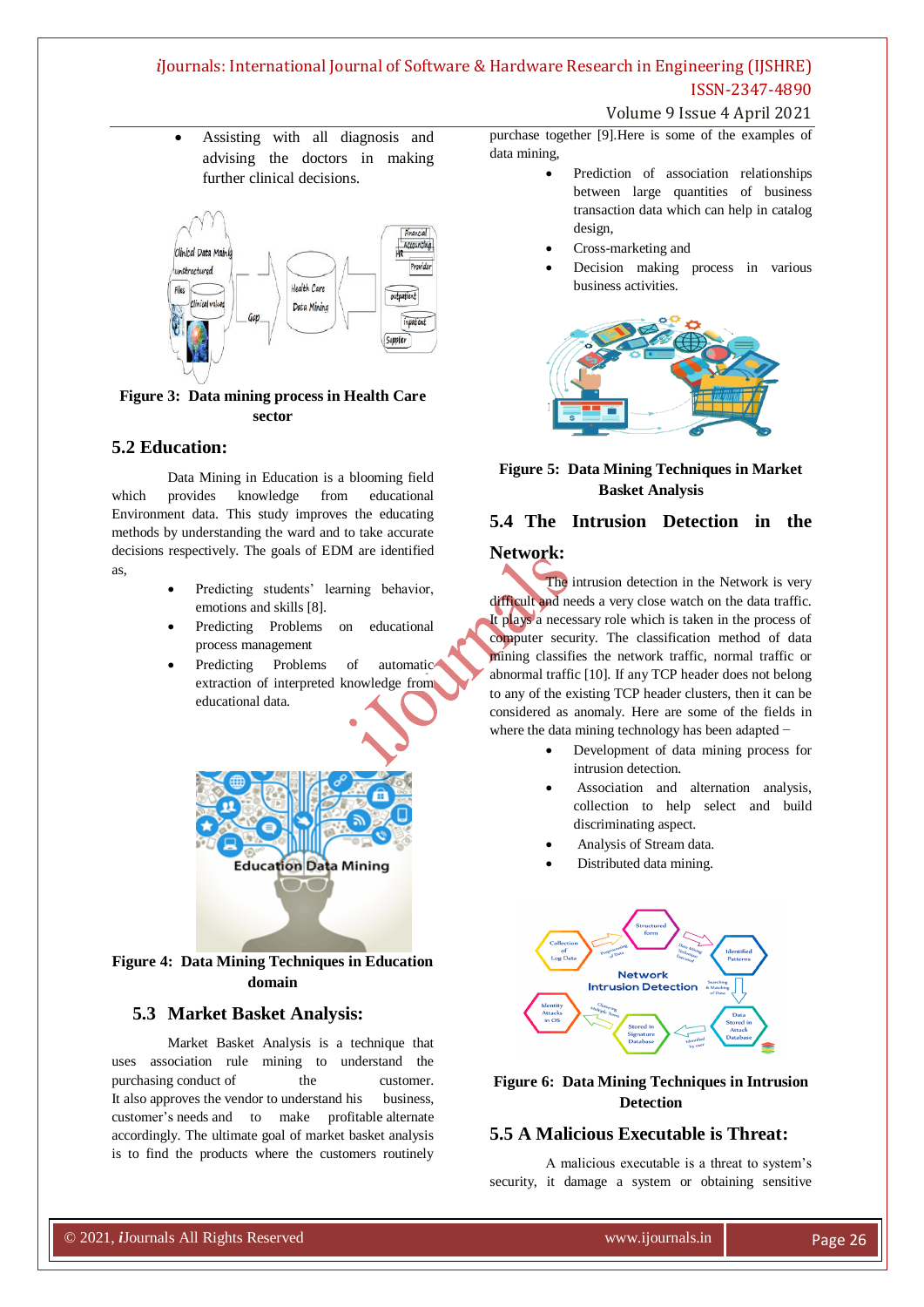Volume 9 Issue 4 April 2021

information without the user"s permission. The data mining methods can be used to,

- To detect malicious executable before they have been given chance to run [11].
- To detect patterns in large amounts of data, such as byte code, and use these patterns to detect future instances in similar data.

Classification algorithms RIPPER, Naïve Bayes, and a Multi-Classifier system are used to detect new malicious executable. This classifier had shown detection rate 97.76%



**Figure 7: Data Mining Techniques in Threat Detection**

## **5.6 Retail Industry:**

Data Mining has its great appositeness in retail industry because it collects huge amount of data from sales, purchase history of the customer, transportation of goods, consumption and services. By nature the number of data collected will continue to expand briskly because of the increasing ease, availability and popularity of the web. Data mining in retail industry serve in identifying customer buying patterns and bias that lead to improve the quality of customer retention, good customer service and their satisfaction [12]. Here are some of the examples of data mining in the retail industry.

- Data construction of stockpiles based on the advantages of data mining.
- Multidimensional investigation of customers sales, product details, region and time.
- Determining the efficiency of sales campaigns.
- Customer retention and service.



**Figure 8: Data Mining Techniques in Retail Industry**

## **5.7 Telecommunication Industry:**

At present the telecommunication corporation is one among the foremost emerging industries providing different services like fax, pager, telephone, internet messenger, images, e-mail, web data transmission, etc. Due to the event of recent computer and communication technologies development, the telecommunication industry is briskly expanded. This is often the rationale behind data processing becoming very essential to assist and understand the business, data processing in telecommunication corporation helps in identifying the telecommunication patterns, catch fraudulent activities, make better use of resource, and amend quality of service. Here is that the arrangement of examples that data processing improves telecommunication aids

- Multidimensional Analysis of Telecommunication data.
- Fraudulent Pattern Analysis.
- Identification of Uncommon Patterns.
- Multidimensional Association and Sequential Patterns Analysis.
- Mobile Telecommunication Aids.



**Figure 9: Data Mining Techniques in Telecommunication**

## **5.8 Financial Data Analysis:**

The financial data in banking and financial industry is broadly reliable and of top quality which facilitates systematic data analysis and data extracting. Some of the classical cases are as follows,

- Design and construction of data stockpiles for multidimensional data analysis and data mining.
- Customer credit policy analysis and Loan payment.
- Clustering and classification of customers for aspire marketing.
- Detecting money laundering and other financial delinquency.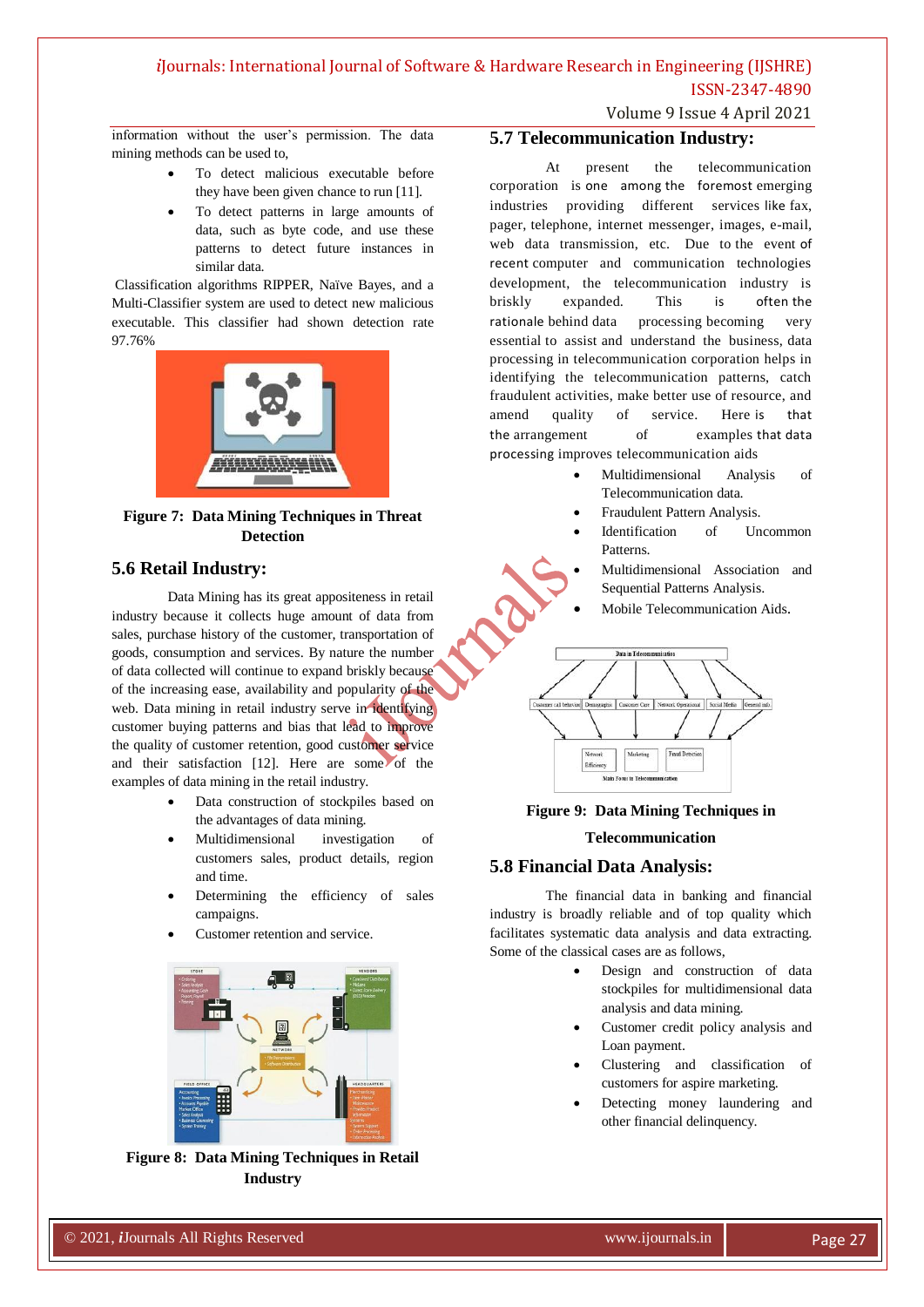

## **Figure 10: Data Mining Techniques in Financial Analysis**

#### **5.9 Bioinformatics:**

Bioinformatics [13] is the collection of various methods to manage, store and study biological data using computers. The data in this field were increasing every day and used extensively for research purposes. The following are some of the areas where data mining techniques applied,

- Gene sequence finding,
- Protein sequence analysis,
- Gene and protein communication network construction,
- Disease detection, DNA sequencing and aligning etc.

Sequence data set is used in bioinformatics. Based on the application type, this sequence dataset is given to tools of data mining to retrieve required results. Some of the mining tools used in bioinformatics are BLAST (Basic Local Alignment Search Tool), FASTA, CS-BLAST for Finding Sequence Alignment, GenScan, Gene Mark for Gene finding, Pfam, Blocks, ProDom for Protein Analysis etc.



#### **Figure 11: Data Mining Techniques in Bio Informatics**

## **5.10 Web Mining:**

Web mining uses methods of data mining to find relevant web documents and patterns from websites. Several data mining techniques are used in some applications such as,

> Web Content Mining (to extract useful information from web documents)

#### Volume 9 Issue 4 April 2021

- Web Structure Mining (to discover structure information from the website)
- Web Pattern Mining (log mining). Data mining tools used here are SAS (Statistical Analysis System), Scrappy, Page rank etc.



#### **Figure 12: Data Mining Techniques in WEB**

#### **5.11 Data Mining in Insurance:**

Data mining enables to forecasts which customers will potentially purchase new policies. Data mining permits insurance companies to bring out risky customer"s behavior patterns. Data mining helps detect fraudulent behavior [14] such as,

- Eligibility fraud,
- Auto insurance fraud,
- Credit fraud etc.



#### **Figure 13: Data Mining Techniques in Insurance domain**

## **5.12 Data Mining in Earthquake**

#### **Prediction:**

Predict the earthquake from the satellite maps. Earthquake is that the sudden movement of the Earth"s crust caused by the abrupt release of stress accumulated along a geologic fault within the interior. There are two basic categories of earthquake predictions,

- Forecasts (months to years in advance) and
- Short terms predictions (hours or days in advance).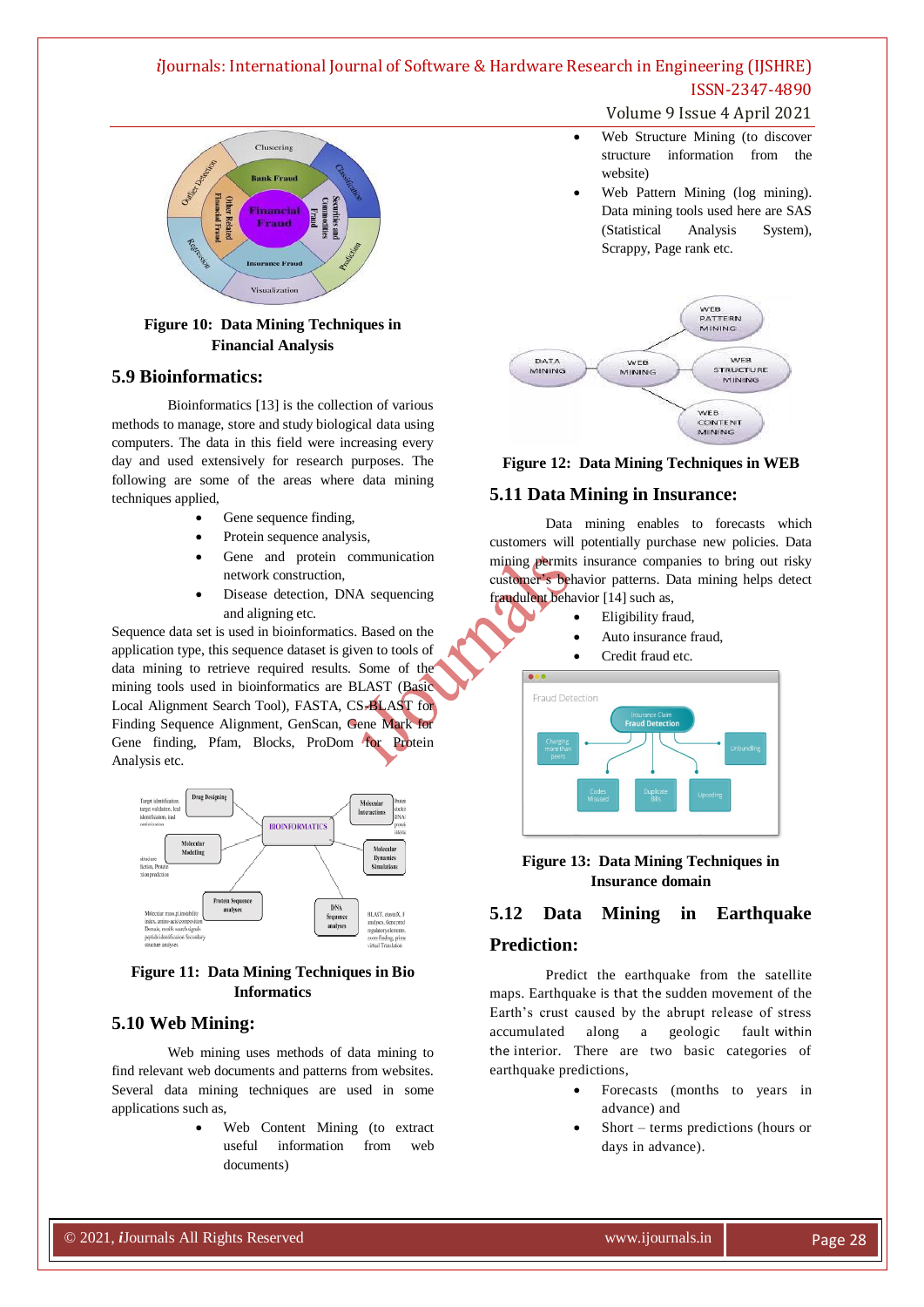



## **Figure 14: Data Mining Techniques in Earthquake prediction**

## **5.13 Data Mining in Agriculture:**

Data mining than emerging in agriculture field for crop yield analysis a with reference to four parameters namely year, rainfall, production and area of sowing.Yield prediction may be a vital agricultural problem that is still to be solved supported the available data. The yield prediction problem are often solved by employing data processing techniques like K Means, K nearest neighbor (KNN), and Artificial Neural Network [15].The following are a number of the issues in agriculture,

- Prediction of crop yield,
- Planning of oil seed or cash crops for cultivation and grain,
- Enhance the use of pesticide by data mining,
- Detecting the diseases from sounds issued by animals by neural networks.



#### **Figure 15: Data Mining Techniques in**

#### **Agriculture**

## **5.14 Cloud Computing:**

The implementation of techniques in Data Mining through Cloud computing will permits the users to bring out the useful information from virtually integrated data storehouse that reduces the costs of framework and storage [16]. Cloud computing uses the Internet services that rely on clouds of servers to handle

tasks. The techniques of data mining in Cloud Computing support to perform reliable, efficient, and secure services for their users. Here are some of the examples of data mining in the Cloud computing.

- Security of data,
- Insufficient of resources and expertise,
- Dealing with multi cloud environment,
- Cloud cost management.



#### **Figure 16: Data Mining Techniques in Cloud**

#### **Computing**

## **5.15 Criminal Investigation:**

Data mining applied within the context of enforcement and intelligence analysis holds the promise of alleviating crime related problems. Criminal analysis includes investigations of crimes and criminal relationships with those crimes. Different crimes like cyber-crimes, violent crimes, fraud detection, drug offences, we get high volumes of criminal datasets. Data mining is utilized in this field like,

- Counter-Terrorism Activities,
- Legal Judgement Summarization[17],
- Crime Matching, Crime Trends and
- Sex Crime, Theft, Fraud, Arson, Gang Drug Offences, Violent Crime and Cyber-Crime.



**Figure 4: Data Mining Techniques in Criminal Investigation**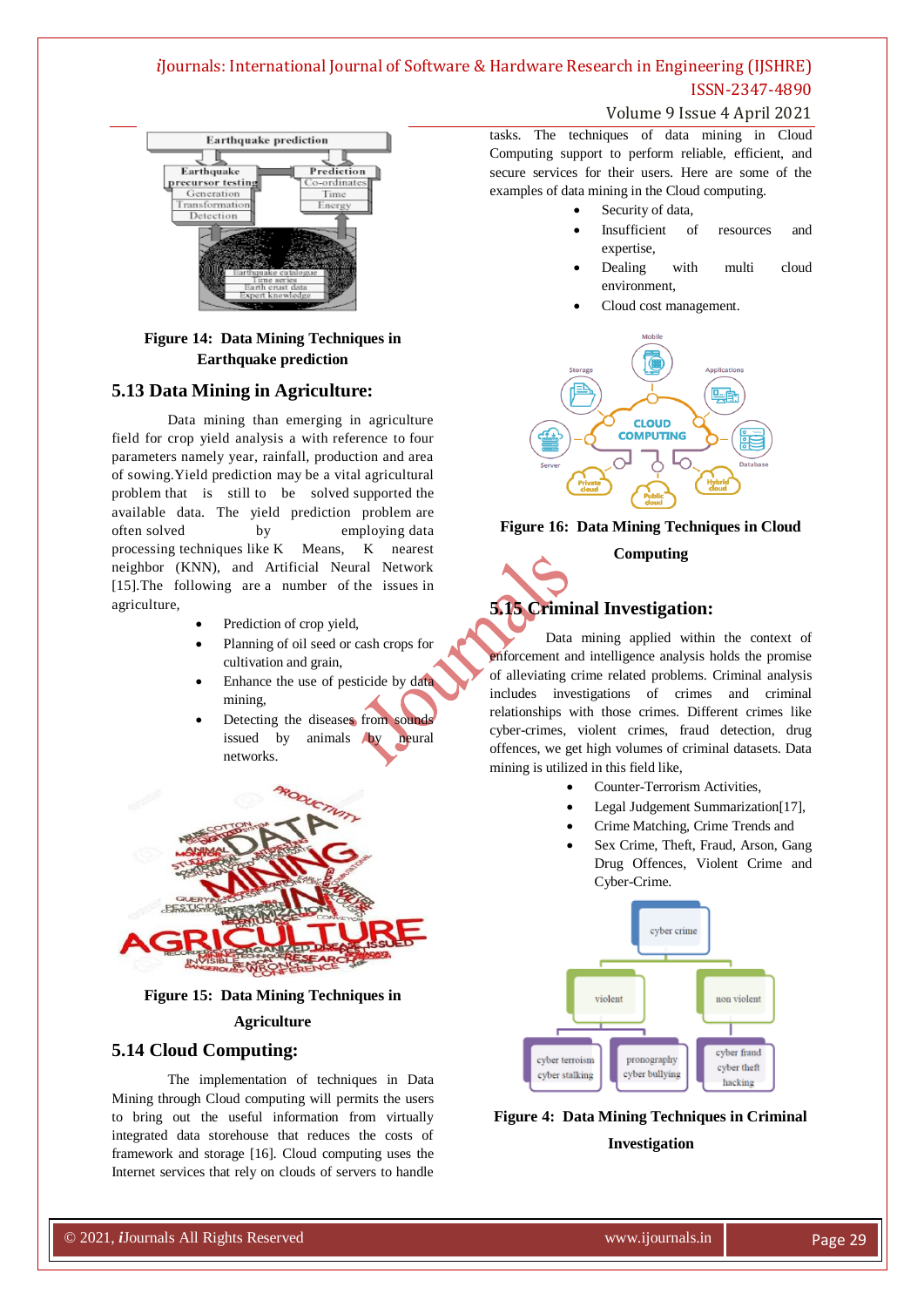#### Volume 9 Issue 4 April 2021

## **6. CONCLUSION:**

According to the techniques and applications of data mining mentioned above, it is learned that it is a powerful and necessary technique for manipulate the data where data mining gives proper and targeted outcome from huge and vast growing data worldwide. This paper discusses the concept of data mining, the process of KDD, different techniques such as clustering, association, classification, prediction, outlier detection and so on and also discussed some insights of the data mining applications. Data Mining has its great application in Retail Industry because it collects large amount of data from sales, customer purchasing history, goods transportation, consumption and services. Even though it focuses on different aspects, there is a need in identifying customer buying patterns and bias that lead to improve the quality of good customer service, customer retention and their satisfaction. So Here I am focusing my research towards retail industry.

## **REFERENCES:**

- [1] Sathiyapriya, S & Kanagaraj, A, "Basics of Data Mining Techniques and its Application', IJCAT - International Journal of Computing and Technology, Vol: 5, Is: 4, 2018.
- [2] Siddhesh Chavan, Aditya Jadhav, Prashik Suryagandh, & Prof. Nidhi Sharma, "Data Mining Techniques to Improve Customer Relationships Management', International Research Journal of Engineering and Technology (IRJET), Vol: 05 Is: 02, 2016.
- [3] Koti Neha & Yogi Reddy**,** M, "A Study on Applications of Data Mining", International Journal of Scientific & Technology Research Vol: 9, Is: 02, February 2020, ISSN 2277-8616.
- [4] Prema, K & Kumar Kombaiya, A, "A survey on use of Data Mining Methods Techniques and Application', IJARSE : International Journal of Advanced Research in Science and Engineering, Vol.6, Is.12, PP.532-539, 2017.
- [5] Dr. Varun Kumar & Anupama Chadha, "An Empirical Study of the Applications of Data Mining Techniques in Higher Education", (IJACSA) International

Journal of Advanced Computer Science and Applications, Vol. 2, No.3, 2011.

- [6] Kalyani M Raval, "Data Mining Techniques and Applications', Indian Journal of Computer Science and Engineering, Vol.1, No. 4, PP: 301-305, 2016.
- [7] Smita & Priti Sharm, "Use of Data Mining in Various Field: A survey Paper', IOSR-JCE: IOSR Journal of Computer Engineering, Vol.16, Issue.3, PP.18-21, 2014.
- [8] Brijesh Kumar Baradwaj & Saurakh Pal, 'Mining Educational Data to Analyze Students Performance', IJACSA: International Journal of Advanced Computer Science and Applications, Vol.2, Issue.6, PP.63-69, 2011.
- [9] Arun K Pujari, "Data Mining Techniques", Universities Press, India, PP.98-120, 2017.
- [10] Cai, W & Li L., 'Anomaly Detection using TCP Header Information, STAT753 Class Project Paper, May 2004.". Web Site:http://www.scs.gmu.edu/~wcai/stat75 3/stat753report.pdf.
- **[**11] Schultz, M.G, Eskin, Eleazar, Zadok, Erez&Stolfo, Salvatore , J, "Data Mining Methods for Detection of New Malicious Executables", Proceedings of the IEEE Symposium on Security And Privacy, IEEE Computer Society Washington, DC, USA , ISSN:1081-6011, 2011.
- [12] Gandhimathi, D & Al-Rehnaz Anupama Sudeep, "Study On Application Of Data Mining And Security Measures', International Journal of Advanced Technology in Engineering and Science, Vol.No.4, Issue No.09, 2016.
- [13] Stefano Lonardi & Jake Chen, "Data Mining in Bioinformatics: Selected Papers from BIOKDD in IEEE/ACM Transactions on Computational Biology and Bioinformatics", Vol. 7, No. 2, 2010.
- [14] ParamjitKaur&Kanwalpreet Singh Attwal, 'Data Mining: Review', (IJCSIT) International Journal of Computer Science and Information Technologies, Vol. 5 (5), PP: 6225-6228, 2014.
- [15] ParamjeetKaur, "Data Mining Techniques and its Applications: An Approach to Discover Knowledge in Data',